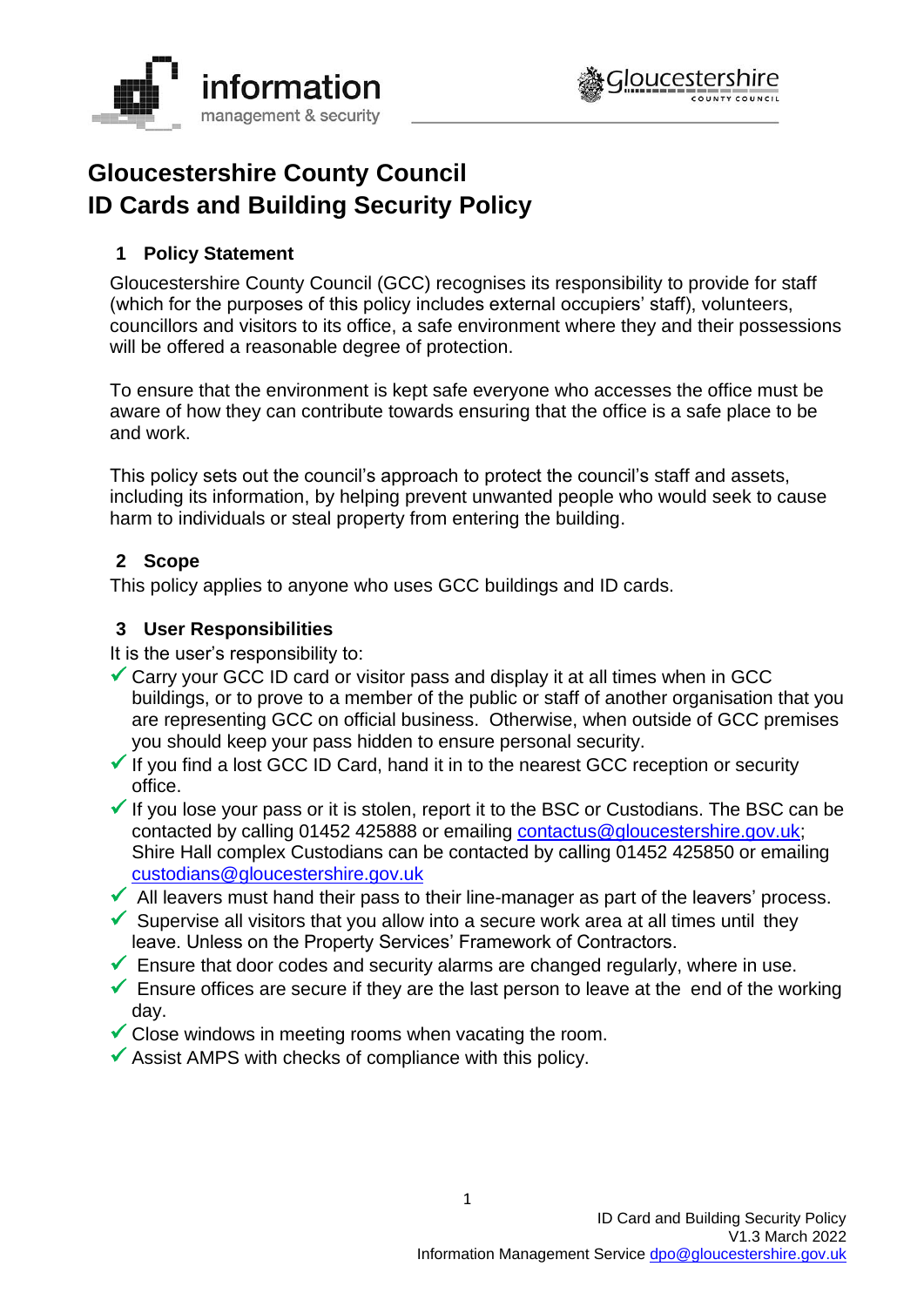



You must not:

- Allow anyone to follow you through a security door (tailgating) without clearly displaying a valid ID Card. Any instances of forced tailgating must be immediately reported to the Custodians by calling 01452 425850 or emailing [custodians@gloucestershire.gov.uk](mailto:custodians@gloucestershire.gov.uk)
- **\*** Share your GCC ID Card with anyone or share door codes or keys with unauthorised people.

## **4 Line Managers' Responsibilities**

To ensure that all staff and individuals they are responsible for follow this policy.

To ensure that ID cards for all leavers are collected on their departure and returned to the BSC.

If you are a line manager or are approving requests on behalf of partner or supplier staff, you must ensure that any access rights you approve are valid, necessary and appropriate for the role.

## **5 Commissioners and Contract Managers Responsibilities**

If you are a commissioner of an external service provider or are managing the relationship with a partner who is authorised to use GCC ID Cards, you must ensure the third party complies with this policy and the procedure for managing ID Cards.

If you are approving requests on behalf of partner or supplier staff, you must ensure that any access rights you approve are valid, necessary and appropriate for the role.

#### **6 Business Service Centre (BSC) Responsibilities**

Any ID Card which provides access to GCC buildings, or visibly identifies a person as being employed by GCC (or by an employer in partnership or under contract to GCC), or visibly identifies that a person has been approved by GCC to carry out a service, must be provided and recorded by the BSC.

# **7** *A***sset Management and Property Services (AMPS) Responsibilities**

AMPS will maintain a list of partners and contractors who are approved to have GCC ID Cards.

The Custodians will undertake visual check of low-level windows at Shire Hall each evening.

AMPS will perform checks of staff compliance with this policy.

#### **8 References**

This policy and other related information security policies, standards and procedures can be found at [Information Management and Security Policies.](http://www.gloucestershire.gov.uk/council-and-democracy/strategies-plans-policies/information-management-and-security-policies/)